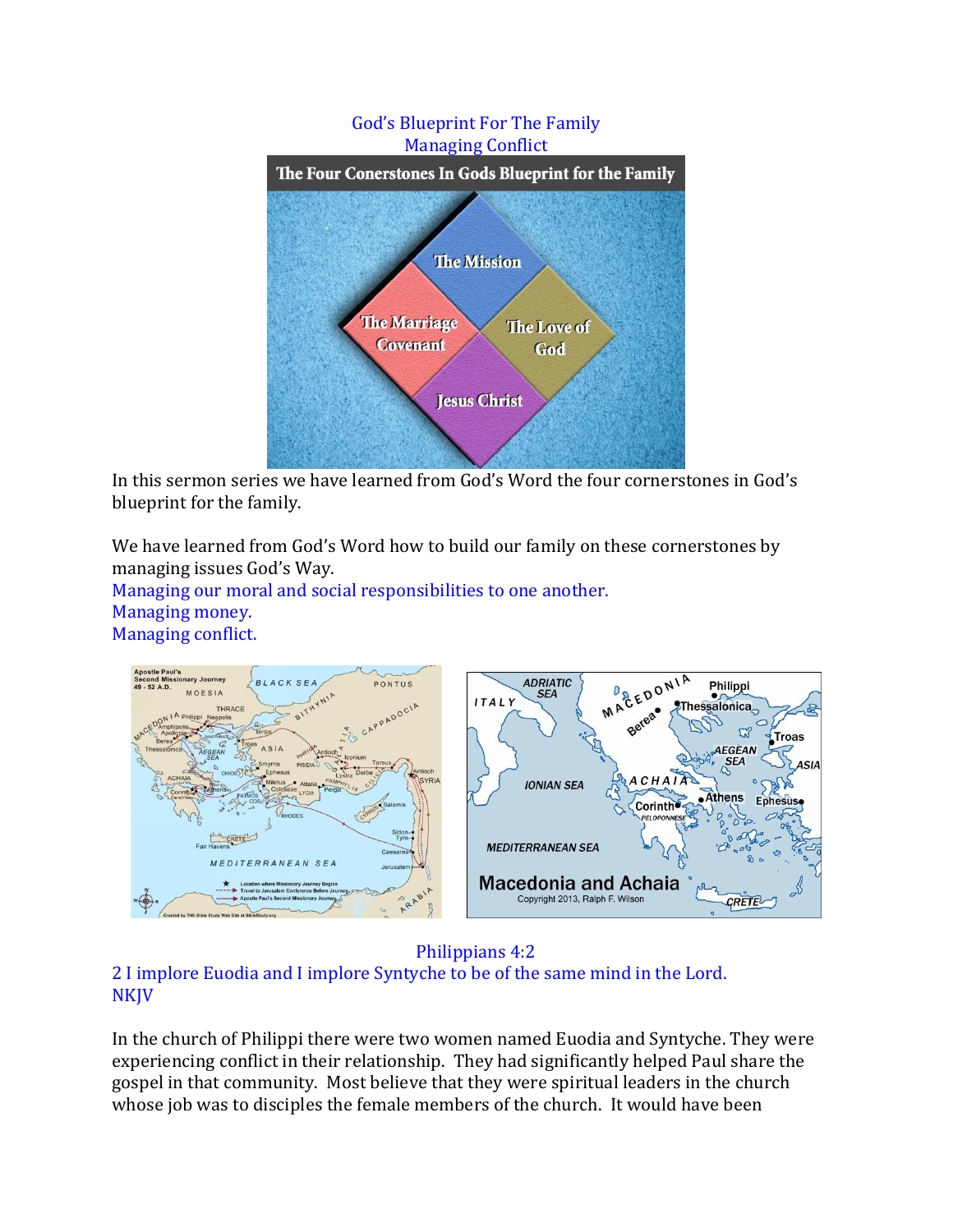inappropriate for men to carry this responsibility in private and become intimately involved with the female members.

Something happened that divided these two women. They were at odds with another. They were experiencing a conflict in their relationship.

In a letter to the whole church, Paul publicly implores them to resolve the conflict. This looks extreme!

But Paul understood that this had to be done for the sake of the gospel.

Phil. 1:27

27 Only let your conduct be worthy of the gospel of Christ, so that whether I come and see you or am absent, I may hear of your affairs, that you stand fast in one spirit, with one mind striving together for the faith of the gospel, NKJV

# Phil. 2:14

14 Do all things without complaining and disputing, 15 that you may become blameless and harmless, children of God without fault in the midst of a crooked and perverse generation, among whom you shine as lights in the world, 16 holding fast the word of life, so that I may rejoice in the day of Christ that I have not run in vain or labored in vain. **NKJV** 

## Philippi was a strategic inroad for the gospel in Europe.

The mission of the church is to make disciples. The church is to care for the poor but caring for the poor is not our mission. The church is to care for the sick but caring for the sick is not our mission. The church is to provide fellowship but fellowship is not our mission. The church is to provide education but education is not our mission. Our mission to share the gospel and make disciples.

Division always hinders the progress of the gospel. How?

- Division detracts the people who are having the conflict from the gospel
- Division detracts others in the church from the gospel
- Division spreads a bad report about the church to the lost
- Division detracts the leadership from leading the church to share the gospel

## So Paul said…

Phil. 1:27…. stand fast in one spirit, with one mind striving together for the faith of the gospel, NKJV

Conflict in relationships is normal when you are sharing life together. We should never be surprised. Conflict is unavoidable because we are fallen and we live in a fallen world. People sin. People make mistakes. People are error prone. People are poorly trained. People are insensitive.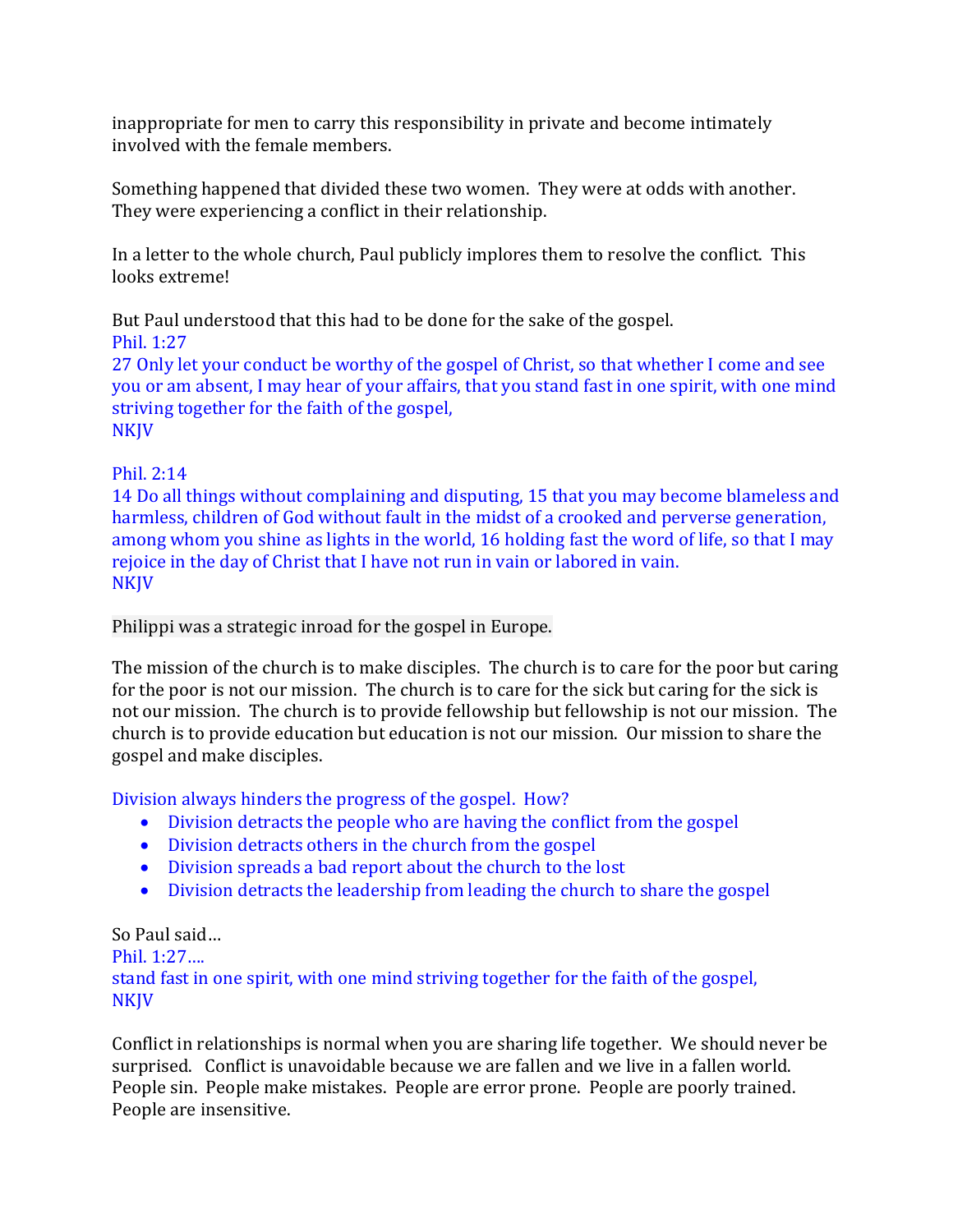

For the sake of the gospel, we cannot afford to let these conflicts divide us and hinder the progress of the gospel.

Conflicts should be dealt with swiftly for the sake of the gospel.

Conflicts should be dealt with in love for the sake of the gospel. John 13:34-35 34 A new commandment I give to you, that you love one another; as I have loved you, that you also love one another. 35 By this all will know that you are My disciples, if you have love for one another." NKJV

How do we relate to one another in love when there is conflict?

• Check your tongue.

#### Phil. 2:14-15

14 Do all things without complaining and disputing, 15 that you may become blameless and harmless, children of God without fault in the midst of a crooked and perverse generation, among whom you shine as lights in the world, **NKJV** 

When you are offended your tendency in the flesh will be to immediately tell others how you have been offended.

#### Why?

You love yourself and in the flesh you want other people to feel sorry for you. One way to make this happen is talk to others.

You also want to vent how you feel. Venting makes you feel better. Venting releases feelings of hurt and anger. Venting makes your flesh feel like you are getting justice. One way to vent is talk to others.

Telling others about the offense is called complaining and disputing by the apostle Paul.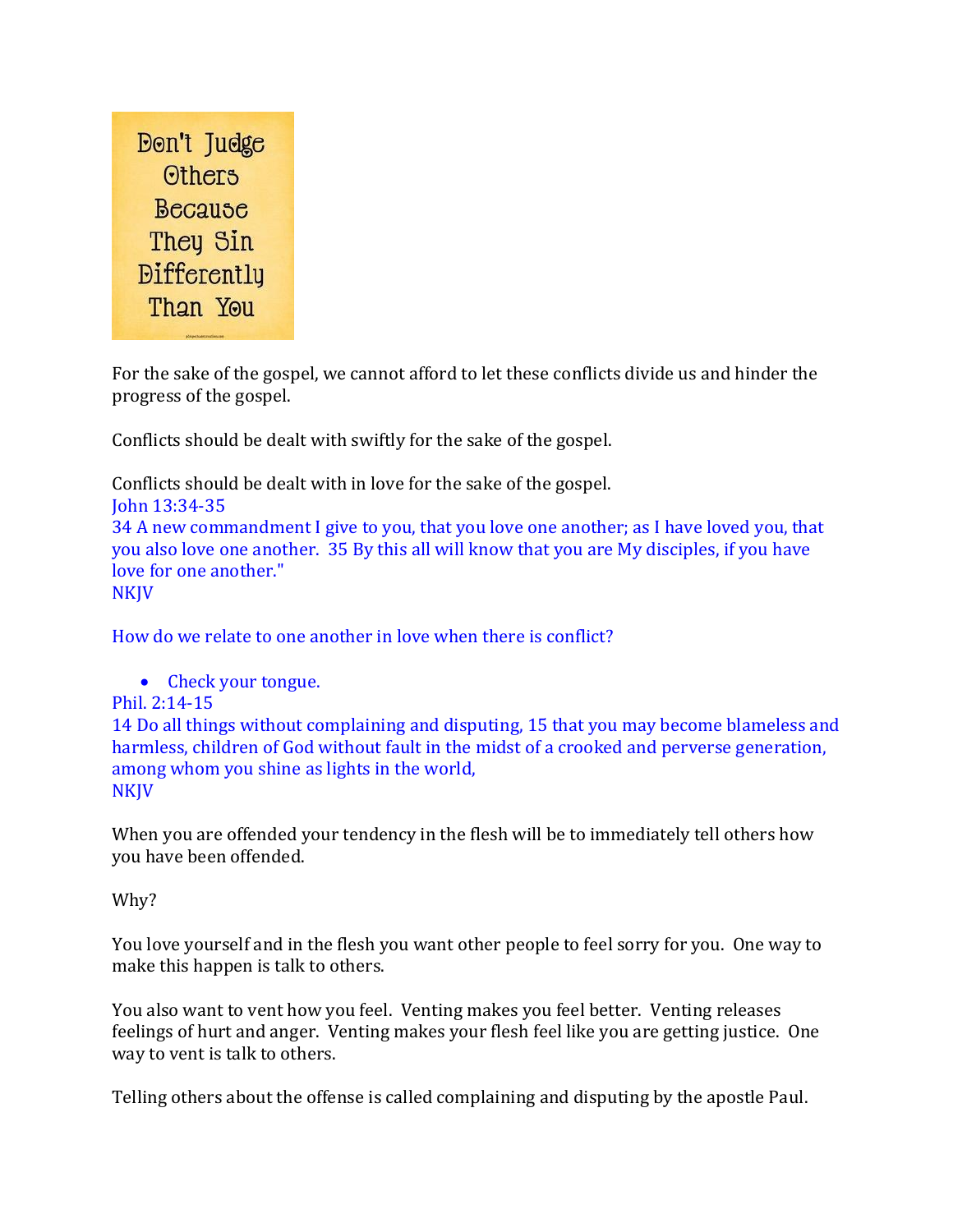The word complain means to grumble or murmur to others. The word dispute means to rehearse a debate, first in your mind, and then with others.

In other verses of scripture, telling others about the offense who are not a part of the solution is called slander.

Paul said if you will learn to check your tongue you will become blameless and harmless. You won't be viewed as a person that others want to avoid.

So if you are not supposed to immediately talk to others, what should you do with how you feel?

When there is conflict the first person you need to talk to is God.



The reason you need to talk to Him first is that no one else can empower you sufficiently to control the poisonous snake that lives in your mouth. God is the only one who can bridal the wild horse that is called your tongue.

God is the only one who can meet your deeper needs that are not being met by others.

So talk to God first and check your tongue.

## • Check your attitude

```
Phil. 2:5-7
```
5 Let this mind be in you which was also in Christ Jesus, 6 who, being in the form of God, did not consider it robbery to be equal with God, 7 but made Himself of no reputation, taking the form of a bondservant, and coming in the likeness of men. NKJV

The word mind literally means attitude. An attitude is a way of thinking.

It is natural to love yourself and think about yourself first when you are offended. But to remain focused on yourself, your offense, your hurt, your pain is not following Jesus. That is being selfish and self-centered and Paul said this….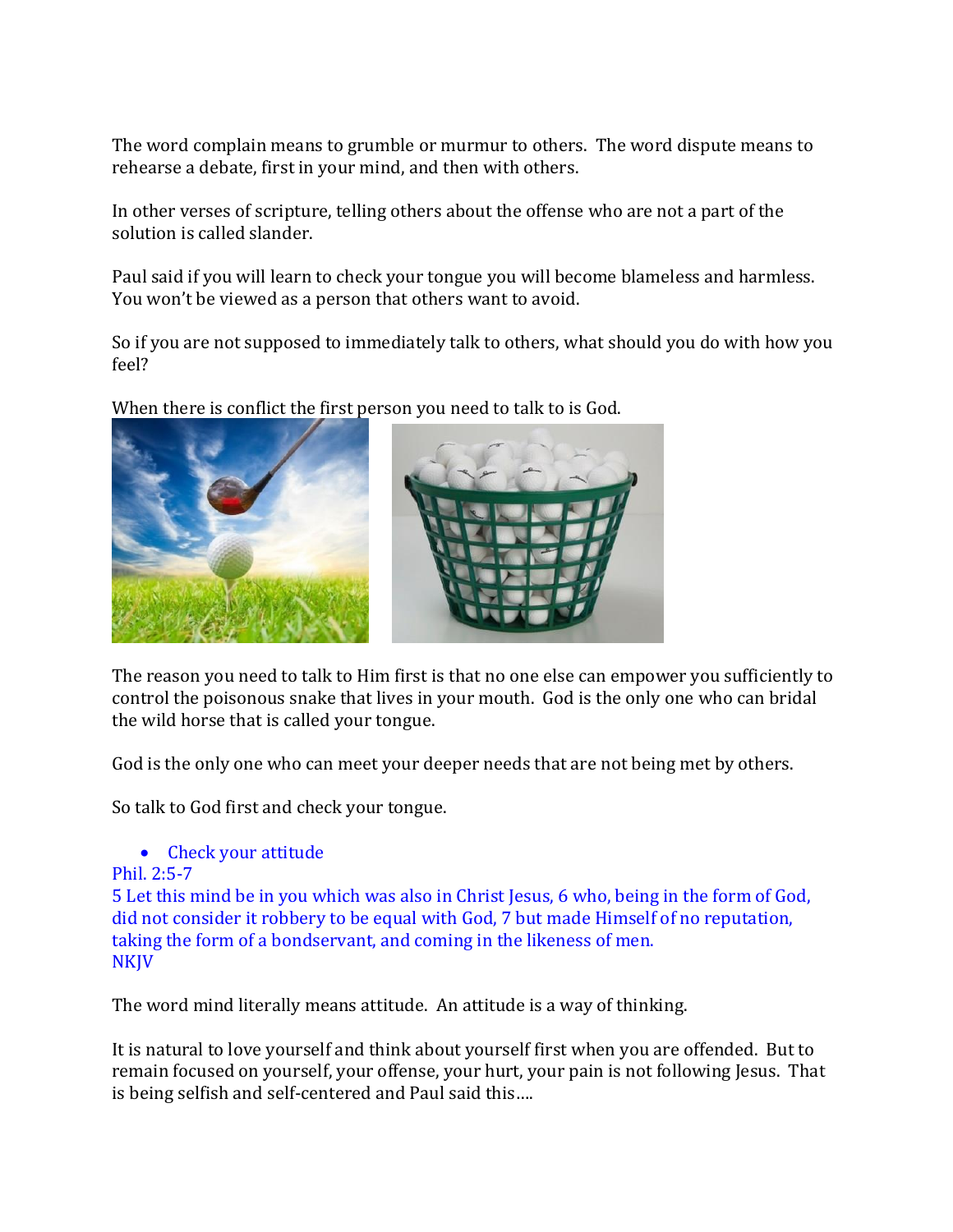Phil 2:3-4

3 Let nothing be done through selfish ambition or conceit, but in lowliness of mind let each esteem others better than himself.

4 Let each of you look out not only for his own interests, but also for the interests of others. **NKJV** 

To be like Jesus means to value the welfare and the wellbeing of others over your own personal interests.

To be like Jesus means to change your focus from your hurt to the needs of the person who has hurt you.

Jesus demonstrated this when he said from the cross, Father forgive them for they know not what they do.

There may be a need to speak with the one who offended you and tell them how they made you feel or how they hurt you but the motive for doing this should be their needs and the needs of others, and not your own. Other people are not your savior!

> The seeds of genuine love grow in the soil of humility. They never grow in the soil of pride.

So check your attitude before you do anything and put on the attitude of Jesus Christ.

• Check your responsibility Phil. 3:1-2 1 Finally, my brethren, rejoice in the Lord. For me to write the same things to you is not tedious, but for you it is safe. 2 Beware of dogs, beware of evil workers, beware of the mutilation! NKJV

Christians should be the most difficult people in the world to personally offend. All of our rights belong to God. He is the owner. We are the steward.

Christians forgive before we are asked. Forgiveness means to send away the offense, the hurt of the offense, and judgement for the offense. To send away simply means you will not entertain it if you remember it.

Most offenses can be forgiven and overlooked.

But should the offense be overlooked? What is your responsibility in the conflict?

That decision is made by considering the well fare of the one who offends you and the welfare of others.